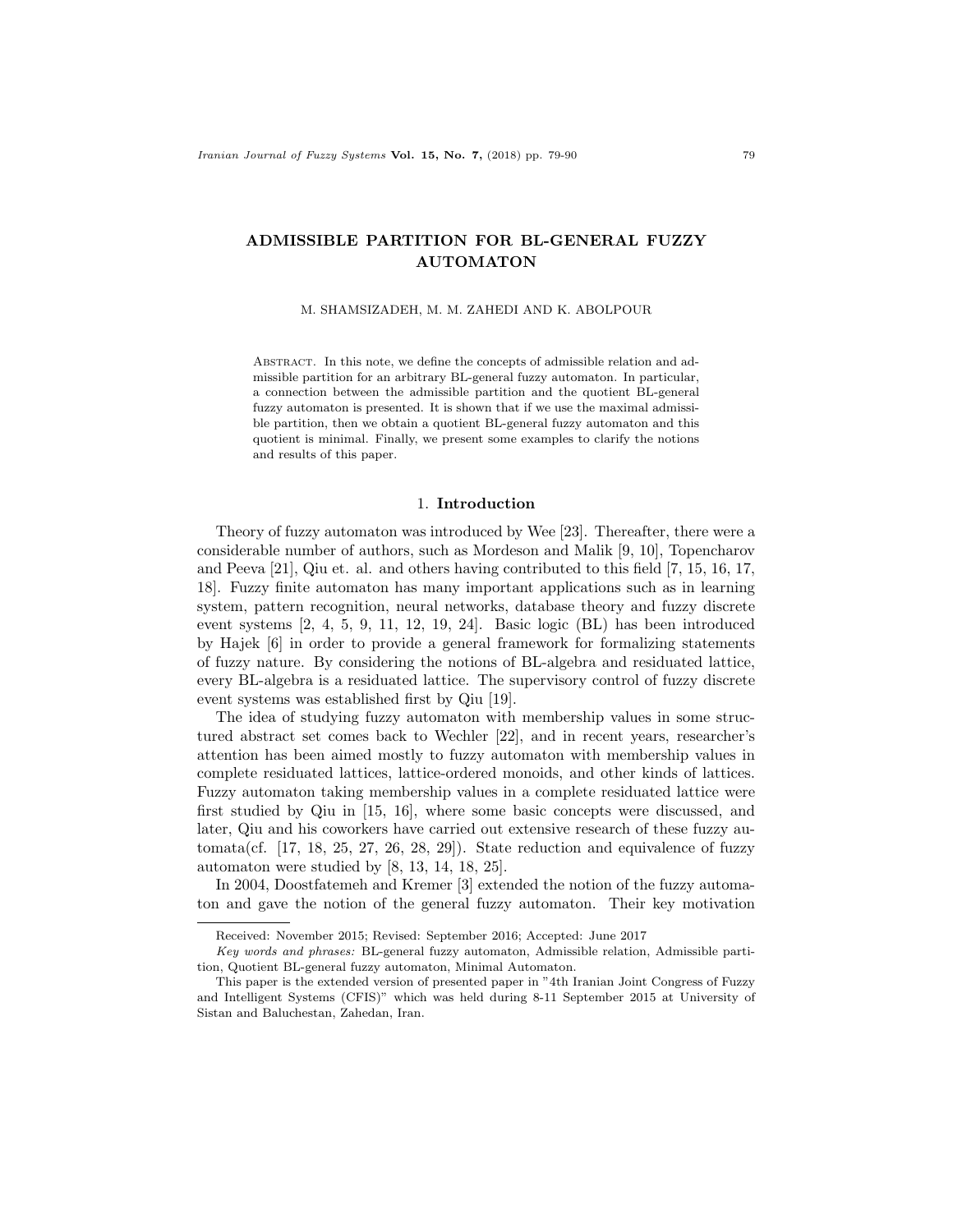of introducing the notion of general fuzzy automaton was the insufficiency of the current literature to handle the applications which rely on fuzzy automaton as a modeling tool, assigning membership values to active states of a fuzzy automaton, resolve the multi -membership.

In 2012, Abolpour and Zahedi [1] extended the notion of the general fuzzy automaton and gave the notion of the BL-general fuzzy automaton (BL-GFA).

State reduction and equivalence of fuzzy automaton were studied by [8, 13, 14, 18, 25]. In this paper, we show that this methodology can be applied in a similar form to the BL-general fuzzy automaton. Nowadays, they are widely employed in the computer science, particularly in object-oriented languages, functional languages, verification tools, data types, domains, databases, program analysis, etc.

Now, in this paper, we follow the above publish papers and construct the quotient of a given BL-GFA, then we show that this quotient BL-GFA is a minimal BL-GFA.

## 2. Preliminaries

In this section, we review some notions which are needed in the next section.

**Definition 2.1.** [3] A general fuzzy automaton (GFA)  $\tilde{F}$  is an eight-tuple machine denoted by  $\tilde{F} = (Q, X, \tilde{R}, Z, \tilde{\delta}, \omega, F_1, F_2)$ , where

- $Q$  is a finite set of states,
- $X$  is a finite set of input symbols,
- $\tilde{R}$  is the set of fuzzy start states,  $\tilde{R} \subseteq \tilde{P}(Q)$ ,
- $\bullet$  Z is a finite set of output symbols,
- $\tilde{\delta}: (Q \times [0,1]) \times X \times Q \rightarrow [0,1]$  is the augmented transition function,
- $\omega: Q \to Z$  is the output function,
- $F_1 : [0, 1] \times [0, 1] \rightarrow [0, 1]$  is called the membership assignment function.

 $\mu^{t+1}(q_j) = \tilde{\delta}((q_i, \mu^t(q_i)), a_k, q_j) = F_1(\mu^t(q_i), \delta(q_i, a_k, q_j)).$ 

•  $F_2 : [0,1]^* \to [0,1]$  is called the multi-membership resolution function.

Let  $\Delta$  be the set of all transition of  $\tilde{F}$ . Now, suppose that  $Q_{act}(t_i)$  be the set of all active state at time  $t_i$ , for all  $i \geq 0$ .

**Definition 2.2.** [6] A BL-algebra is an algebra  $(L, \wedge, \vee, *, \rightarrow, 0, 1)$  with four binary operations  $\wedge$ ,  $\vee$ ,  $\ast$ ,  $\rightarrow$  and two constants 0, 1 such that: (i)  $(L, \wedge, \vee, 0, 1)$  is a bounded lattice,  $(ii)$   $(L, *, 1)$  is a commutative monoid,  $(iii) *$  and  $\rightarrow$  form an adjoint pair, i.e.,  $x \le y \to z$  if and only if  $x * y \le z$  for all  $x, y, z \in L$ ,  $(iv)$   $x \wedge y = x * (x \to y)$ , (v)  $(x \rightarrow y) \vee (y \rightarrow x) = 1.$ 

**Definition 2.3.** [20] Let  $L = (L, \vee, \wedge, 0, 1)$  be a bounded complete lattice. A BL-general fuzzy automaton (BL-GFA) as a ten-tuple machine denoted by  $\tilde{F}_l$  =  $(\bar{Q}, X, \tilde{R}, \bar{Z}, \omega_l, \delta_l, f_l, \tilde{\delta}_l, F_1, F_2)$ , where

- (i)  $\overline{Q} = P(Q)$ , where Q is a finite set and  $\overline{Q}$  is the power set of Q,
- (ii)  $X$  is a finite set of input symbols,
- (iii)  $R$  is the set of fuzzy start states,
- (iv)  $\overline{Z}$  is a finite set of output symbols, where  $\overline{Z}$  is the power set of Z,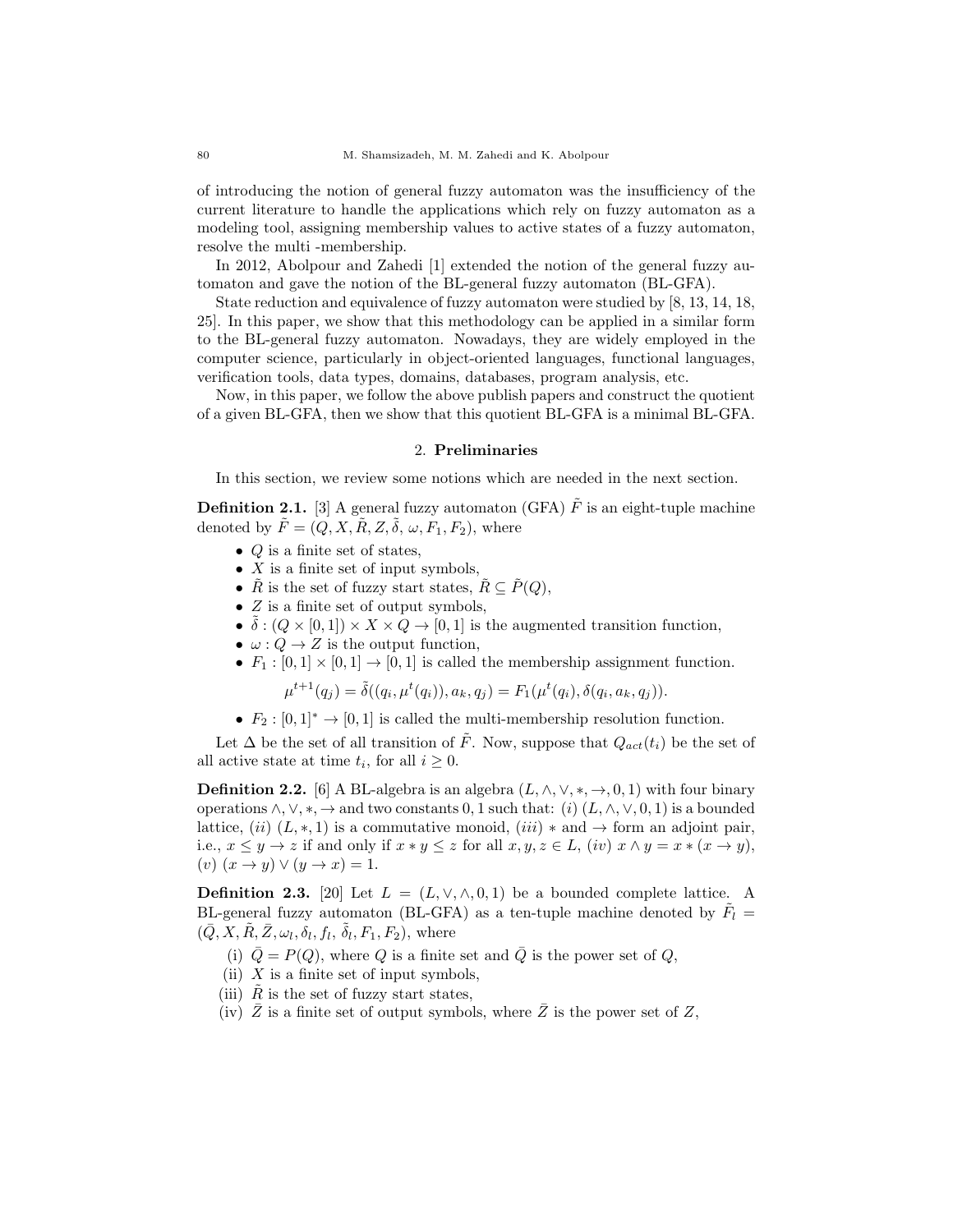Admissible Partition for BL-general Fuzzy Automaton 81

- (v)  $\omega_l : \overline{Q} \to \overline{Z}$  is the output function defined by:  $\omega_l(Q_i) = {\omega(q) | q \in Q_i},$
- (vi)  $\delta_l : \bar{Q} \times X \times \bar{Q} \to L$  is the transition function defined by:  $\delta_l(\{p\}, a, \{q\}) =$  $\delta(p, a, q)$  and  $\delta_l(Q_i, a, Q_j) = \vee_{q_i \in Q_i, q_j \in Q_j} \delta(q_i, a, q_j)$ , for all  $Q_i, Q_j \in P(Q)$ and  $a \in X$ ,
- (vii)  $f_l: \overline{Q} \times X \to \overline{Q}$  is the next state map defined by:  $f_l(Q_i, a) = \bigcup_{q_i \in Q_i} \{q_j | \delta(q_i, a, q_j) \}$  $\in \Delta\},\$
- (viii)  $\tilde{\delta}_l$ :  $(\bar{Q} \times L) \times X \times \bar{Q} \to L$  is the augmented transition function defined  $\tilde{\delta}_l((Q_i, \mu^t(Q_i)), a, Q_j) = F_1(\mu^t(Q_i), \delta_l(Q_i, a, Q_j)),$
- (ix)  $F_1: L \times L \to L$  is called membership assignment function,
- (x)  $F_2: L^* \to L$  is called multi-membership resolution function.

**Definition 2.4.** [1] Let  $\tilde{F}_l = (\bar{Q}, X, (\{q_0\}, \mu^{t_0}(\{q_0\})), \bar{Z}, \omega_l, \delta_l, f_l, \tilde{\delta}_l, F_1, F_2)$  be a BL-GFA. The run map of the BL-GFA  $\tilde{F}_l$  is the map  $\rho : X^* \to \bar{Q}$  defined by the following induction:  $\rho(\Lambda) = \{q_0\}$  and  $\rho(a_1 a_2 ... a_n) = Q_{i_n}, \rho(a_1 a_2 ... a_n a_{n+1}) =$  $f_l(Q_{i_n}, a_{n+1})$ , where  $(Q_{i_n}, \mu^{t_0+n}(Q_{i_n})) \in Q_{act}(a_1 a_2 ... a_n)$ , for every  $a_1, ..., a_n \in X$ .

**Definition 2.5.** Let  $Q$  be a nonempty set and let  $H_1$  and  $H_2$  be partition of  $Q$ . Then  $H_1 \leq H_2$ , if for every  $A \in H_1$ , there exists  $B \in H_2$  such that  $A \subseteq B$ .

In the rest of this note,  $F_1$  always denotes a t-norm and  $F_2$  always denotes a tconorm. Also,  $\tilde{F}_l$  always denotes a BL-GFA as follows:  $\tilde{F}_l = (\bar{Q}, X, (\{q_0\}, \mu^{t_0}(\{q_0\}))),$  $\bar{Z}, \omega_l, \delta_l, f_l, \tilde{\delta}_l, F_1, F_2$ .

# 3. Admissible Partition for BL-general Fuzzy Automaton

In this section, first, we give the definitions of admissible partition and admissible relation for a BL-general fuzzy automaton. After that by using the definition of maximal admissible partition, we obtain a quotient BL-general fuzzy automaton and then we show that this quotient is a minimal BL-general fuzzy automaton. Finally, some examples are given to clarify these new notions and results.

**Definition 3.1.** Let  $\tilde{F}_l = (\bar{Q}, X, (\{q_0\}, \mu^{t_0}(\{q_0\})), \bar{Z}, \omega_l, \delta_l, f_l, \tilde{\delta}_l, F_1, F_2)$  be a BL-GFA and let  $\sim$  be an equivalence relation on  $\tilde{Q}$ . Then  $\sim$  is called an admissible relation on  $\overline{Q}$  if the following hold:

(i) if  $Q', Q'' \in Q_{act}(t_i), a \in X \cup {\{\Lambda\}}, P' \in \overline{Q}, Q' \sim Q''$  and  $\tilde{\delta}_l((Q', \mu^{t_i}(Q')), a, P')$ > 0, then there exists  $P'' \in \overline{Q}$  such that

$$
\tilde{\delta}_l((Q'',\mu^{t_i}(Q'')),a,P'')\geq \tilde{\delta}_l((Q',\mu^{t_i}(Q')),a,P'),
$$

and  $P' \sim P''$ ,

(ii) if 
$$
Q' \sim Q''
$$
, then  $\omega_l(Q') = \omega_l(Q'')$ .

**Theorem 3.2.** Let  $\tilde{F}_l$  be a BL-GFA and let  $\sim$  be an equivalence relation on  $\bar{Q}$ . Then  $\sim$  is an admissible relation on  $\overline{Q}$  if and only if the following hold:

(i) if  $Q', Q'' \in Q_{act}(t_i), x \in X^*, P' \in \overline{Q}, Q' \sim Q''$  and  $\tilde{\delta}_l^*((Q', \mu^{t_i}(Q')), x, P') > 0,$ then there exists  $P'' \in \bar{Q}$  such that  $\tilde{\delta}_l^*((Q'', \mu^{t_i}(Q'')), x, P'') \geq \tilde{\delta}_l^*((Q', \mu^{t_i}(Q')),$  $x, P'$  and  $P' \sim P''$ ,

(ii) if 
$$
Q' \sim Q''
$$
, then  $\omega_l(Q') = \omega_l(Q'')$ .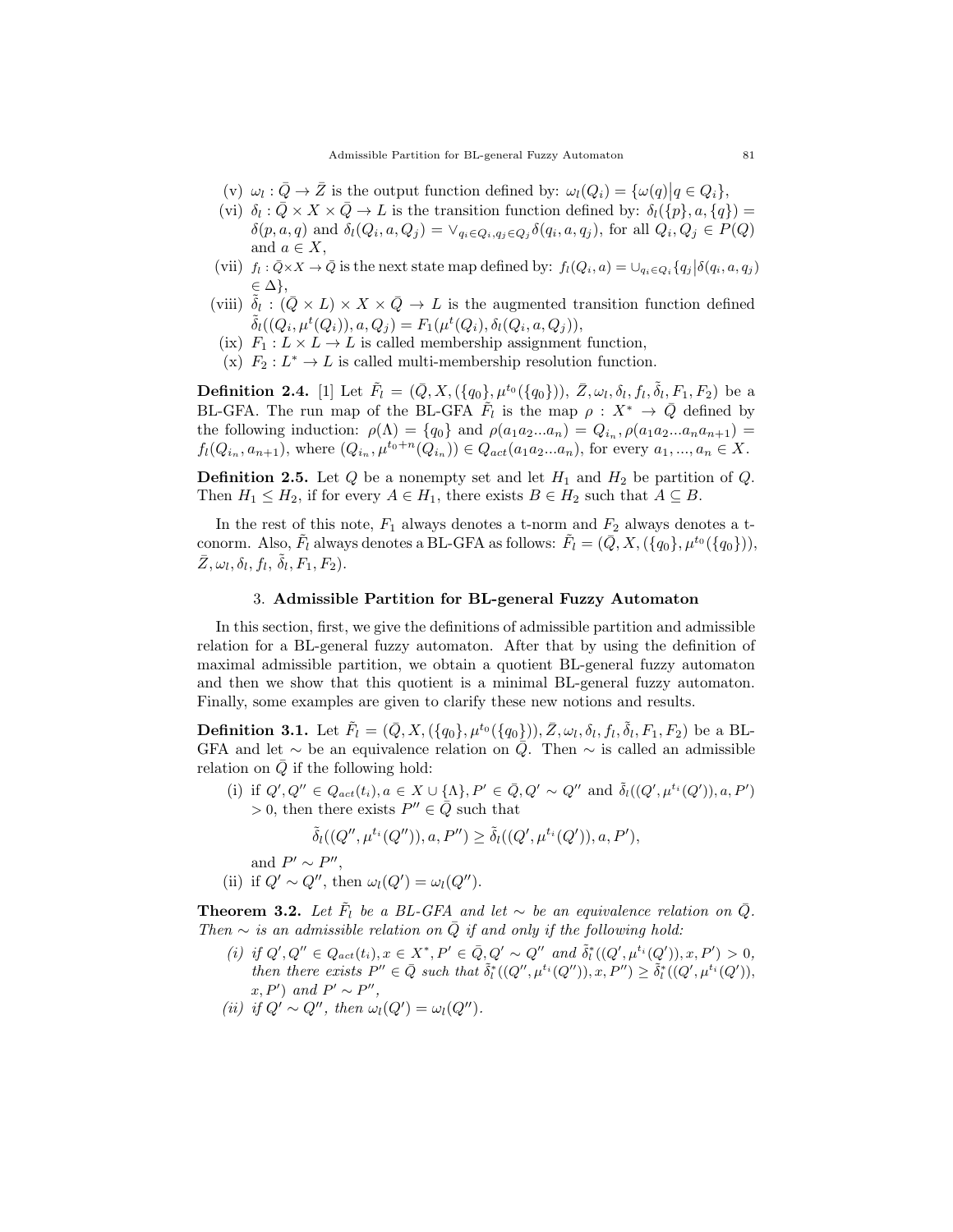*Proof.* First, let  $\sim$  be an admissible relation on Q. We prove the claim by induction on n. For  $n = 1$ , the claim is clear by Definition 3.1. Now, suppose (i) holds for any  $x \in X^*$ , in which  $1 \leq |x| < n$ . If  $|x| = n$ ,  $Q' \sim Q''$  and  $\tilde{\delta}_l^*(Q', \mu^{t_i}(Q')), x, P' > 0$ , for some  $P' \in \overline{Q}$ , then  $x = ya$ , where  $|y| = n - 1, y \in X^*$ ,  $a \in X, n > 1$  and  $\tilde{\delta}_l^*((Q', \mu^{t_i}(Q')), x, P) > 0$ . So, for some  $R' \in \bar{Q}$ , we have

$$
\tilde{\delta}^*_l((Q',\mu^{t_i}(Q')),x,P)=\tilde{\delta}^*_l((Q',\mu^{t_i}(Q')),y,R')\wedge \tilde{\delta}^*_l((R',\mu^{t_{i+n-1}}(R')),a,P)>0.
$$

Then, there exists  $R'' \in \bar{Q}$  such that  $\tilde{\delta}_l^*((Q'', \mu^{t_i}(Q'')), y, R'') \geq \tilde{\delta}_l^*((Q', \mu^{t_i}(Q')), y, R')$ and  $R'' \sim R'$ . Also, by Definition 3.1,  $\tilde{\delta}_l^*((R', \mu^{t_{i+n-1}}(R')), a, P) > 0$  implies that  $\tilde{\delta}^*_l((R'',\mu^{t_{i+n-1}}(R'')),a, P'')\geq \tilde{\delta}^*_l((R',\mu^{t_{i+n-1}}(R')),a, P').$  Therefore,

$$
\begin{aligned}\n\tilde{\delta}_l^*((Q'', \mu^{t_i}(Q'')), x, P'') &\geq \tilde{\delta}_l^*((Q'', \mu^{t_i}(Q'')), y, R'') \wedge \tilde{\delta}_l^*((R'', \mu^{t_{i+n-1}}(R'')), a, P'') \\
&\geq \tilde{\delta}_l^*((Q', \mu^{t_i}(Q')), y, R') \wedge \tilde{\delta}_l^*((R', \mu^{t_{i+n-1}}(R')), a, P') \\
&= \tilde{\delta}_l^*((Q', \mu^{t_i}(Q')), ya, P').\n\end{aligned}
$$

Hence, the claim holds. The converse is trivial.

$$
\Box
$$

**Definition 3.3.** Let  $\tilde{F}_l$  be a BL-GFA and let  $H = \{Q_1, Q_2, ..., Q_k\}$  be a partition of  $\overline{Q}$ . Then H is called an admissible partition of  $\overline{Q}$  if the following hold:

- (i) if  $a \in X \cup \{\Lambda\}$ , then for every  $l_1$  there exists  $l_2$ , where  $1 \leq l_1, l_2 \leq k$ . Let  $P_1, P_2 \in Q_{l_1}$ . If  $\tilde{\delta}_l((P_1, \mu^{t_i}(P_1)), a, R_1) > 0$ , for some  $R_1 \in \overline{Q}$ , then there exists  $R_2 \in \overline{Q}$  such that  $\tilde{\delta}_l((P_2, \mu^{t_i}(P_2)), a, R_2) \geq \tilde{\delta}_l((P_1, \mu^{t_i}(P_1)), a, R_1),$ where  $R_1, R_2 \in Q_{l_2}$ .
- (ii) if  $Q', Q'' \in Q_l$ , where  $1 \leq l \leq k$ , then  $\omega_l(Q') = \omega_l(Q'')$ .

**Corollary 3.4.** Let  $\tilde{F}_l$  be a BL-GFA. Then  $1_{\bar{Q}}$  is an admissible partitions of  $\bar{Q}$ .

*Proof.* Let  $a \in X \cup {\{\Lambda\}}$  and  $P_1, P_2 \in Q_{l_1} \in 1_{\overline{Q}}$ . Since  $1_{\overline{Q}} = {P|P \in \overline{Q}}$ , then  $P_1 = P_2$ . Clearly, if  $\tilde{\delta}_l((P_1, \mu^{t_i}(P_1)), a, R_1) > 0$ , for some  $R_1 \in \overline{Q}$ , then there exists  $R_2 = R_1 \in \bar{Q}$  such that  $\tilde{\delta}_l((P_2, \mu^{t_i}(P_2)), a, R_2) \geq \tilde{\delta}_l((P_1, \mu^{t_i}(P_1)), a, R_1)$ , where  $R_1 = R_2 \in Q_{l_2} \in 1_{\bar{Q}}$ . Also, we have  $\omega_l(P_1) = \omega_l(P_2)$ .

**Theorem 3.5.** Let  $\tilde{F}_l$  be a BL-GFA and  $H = \{Q_1, Q_2, ..., Q_k\}$  be a partition of  $\bar{Q}$ . Then H is an admissible partition of Q if and only if the following hold:

- (i) Let  $x \in X^*$ . Then for every  $l_1$  there exists  $l_2$ , where  $1 \leq l_1, l_2 \leq k$ . Let  $P_1, P_2 \in Q_{l_1}$ . If  $\tilde{\delta}_l^*((P_1, \mu^{t_i}(P_1)), x, R_1) > 0$ , for some  $R_1 \in \bar{Q}$ , then there is  $R_2 \in \bar{Q}$  such that  $\tilde{\delta}_l^*((P_2, \mu^{t_i}(P_2)), x, R_2) \geq \tilde{\delta}_l^*((P_1, \mu^{t_i}(P_1)), x, R_1)$  and  $R_1, R_2 \in Q_{l_2}.$
- (ii) Let  $Q', Q'' \in Q_l$ , where  $1 \leq l \leq k$ . Then  $\omega_l(Q') = \omega_l(Q'')$ .

*Proof.* The proof is straightforward and similar to the proof of Theorem 3.2.  $\Box$ 

Example 3.6. Let  $(L, \wedge, \vee, 0, 1)$  be a complete lattice as in Figure 1. Consider BLgeneral fuzzy automaton  $\tilde{F}_l = (\bar{Q}, X, (\{q_1\}, \mu^{t_0}(\{q_1\})), \bar{Z}, \omega_l, \delta_l, f_l, \tilde{\delta}_l, F_1, F_2),$  where  $\overline{Q} = {\emptyset, \{q_0\}, \{q_1\}, \{q_2\}, \{q_0, q_1\}, \{q_0, q_2\}, \{q_1, q_2\}, \{q_0, q_1, q_2\}\}, \overline{Z} = {\emptyset, \{z_1\}, \{z_2\}, \{z_1, z_2\}\},$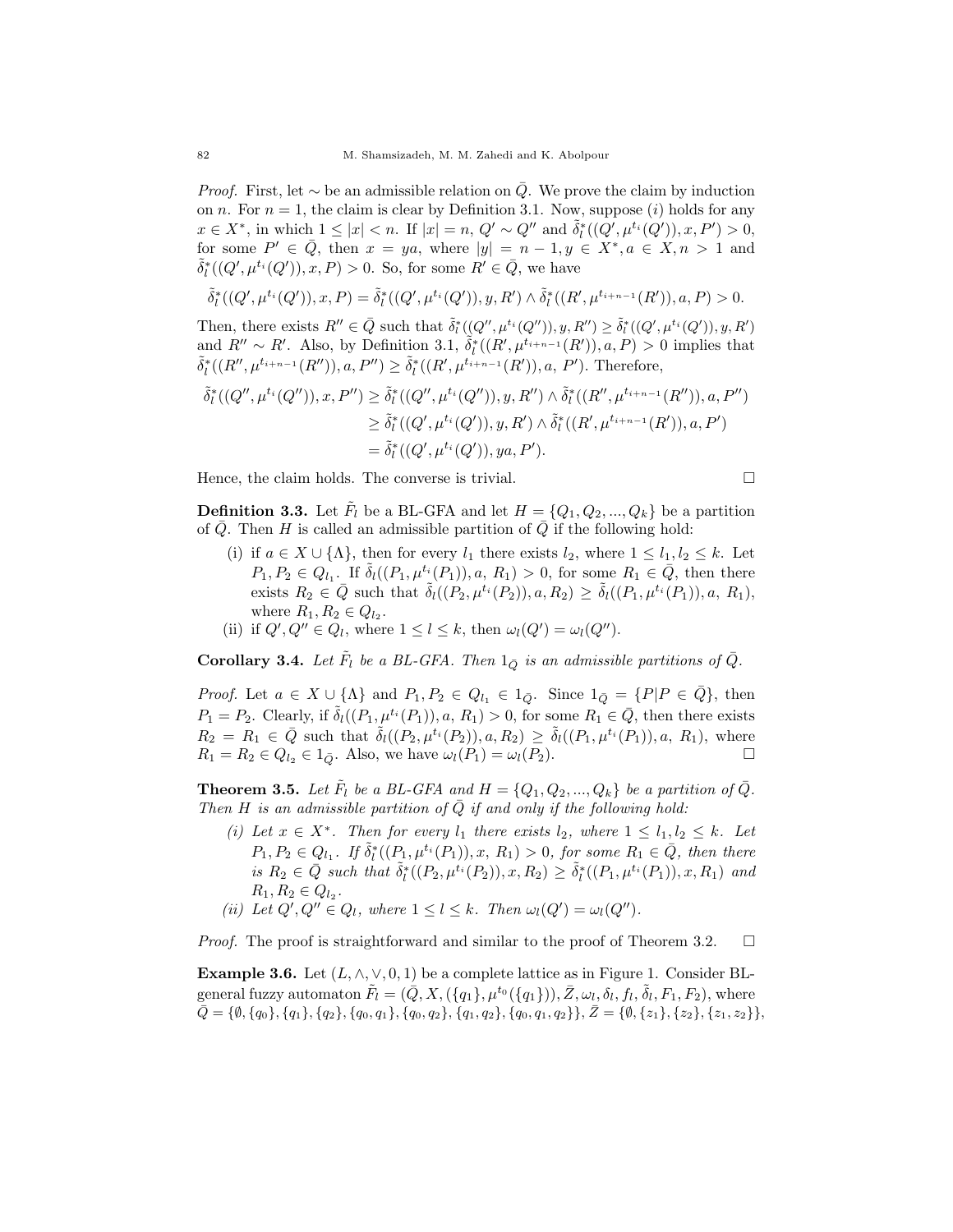

FIGURE 1. The Complete Lattice  $L$  of Example 3.6

 $\omega_l(\{q_0\})\ =\ \{z_1\}, \omega_l(\{q_1\})\ =\ \{z_1\}, \omega_l(\{q_2\})\ =\ \{z_2\}, \omega_l(\{q_0, q_1\})\ =\ \{z_1\}, \omega_l(\{q_0, q_2\})\ =$  $\{z_1, z_2\}, \omega_l(\{q_1, q_2\}) = \{z_1, z_2\}, \omega_l(\{q_0, q_1, q_2\}) = \{z_1, z_2\}, \text{ and}$ 

$$
\delta_{l}(\{q_{0}\}, \sigma, \{q_{1}\}) = b, \qquad \delta_{l}(\{q_{0}\}, \sigma, \{q_{0}, q_{1}\}) = b, \qquad \delta_{l}(\{q_{0}\}, \sigma, \{q_{0}, q_{1}\}) = b, \qquad \delta_{l}(\{q_{0}\}, \sigma, \{q_{0}, q_{1}\}) = b, \qquad \delta_{l}(\{q_{1}\}, \sigma, \{q_{0}\}) = a, \qquad \delta_{l}(\{q_{1}\}, \sigma, \{q_{0}, q_{2}\}) = a, \qquad \delta_{l}(\{q_{1}\}, \sigma, \{q_{0}, q_{1}\}) = a, \qquad \delta_{l}(\{q_{1}\}, \sigma, \{q_{0}, q_{1}\}) = a, \qquad \delta_{l}(\{q_{1}\}, \sigma, \{q_{0}, q_{1}\}) = e, \qquad \delta_{l}(\{q_{2}\}, \sigma, \{q_{1}\}, \sigma, \{q_{0}\}) = a, \qquad \delta_{l}(\{q_{2}\}, \sigma, \{q_{0}, q_{1}\}) = e, \qquad \delta_{l}(\{q_{2}\}, \sigma, \{q_{0}, q_{1}\}) = e, \qquad \delta_{l}(\{q_{0}, q_{1}\}, \sigma, \{q_{0}\}) = a, \qquad \delta_{l}(\{q_{0}, q_{1}\}, \sigma, \{q_{0}, q_{1}\}) = b, \qquad \delta_{l}(\{q_{0}, q_{1}\}, \sigma, \{q_{0}, q_{2}\}) = a, \qquad \delta_{l}(\{q_{0}, q_{1}\}, \sigma, \{q_{0}, q_{2}\}) = a, \qquad \delta_{l}(\{q_{0}, q_{1}\}, \sigma, \{q_{0}, q_{2}\}) = a, \qquad \delta_{l}(\{q_{0}, q_{1}\}, \sigma, \{q_{0}, q_{2}\}) = a, \qquad \delta_{l}(\{q_{0}, q_{2}\}, \sigma, \{q_{1}\}) = e, \qquad \delta_{l}(\{q_{0}, q_{2}\}, \sigma, \{q_{1}\}) = e, \qquad \delta_{l}(\{q_{0}, q_{2}\}, \sigma, \{q_{1}\}) = e, \qquad \delta_{l}(\{q_{0}, q_{2}\}, \sigma, \{q_{1}\}) = e, \qquad \delta_{l}(\{q_{1}, q_{2}\}, \sigma, \{q_{0}\}) = a, \qquad \delta_{l}(\
$$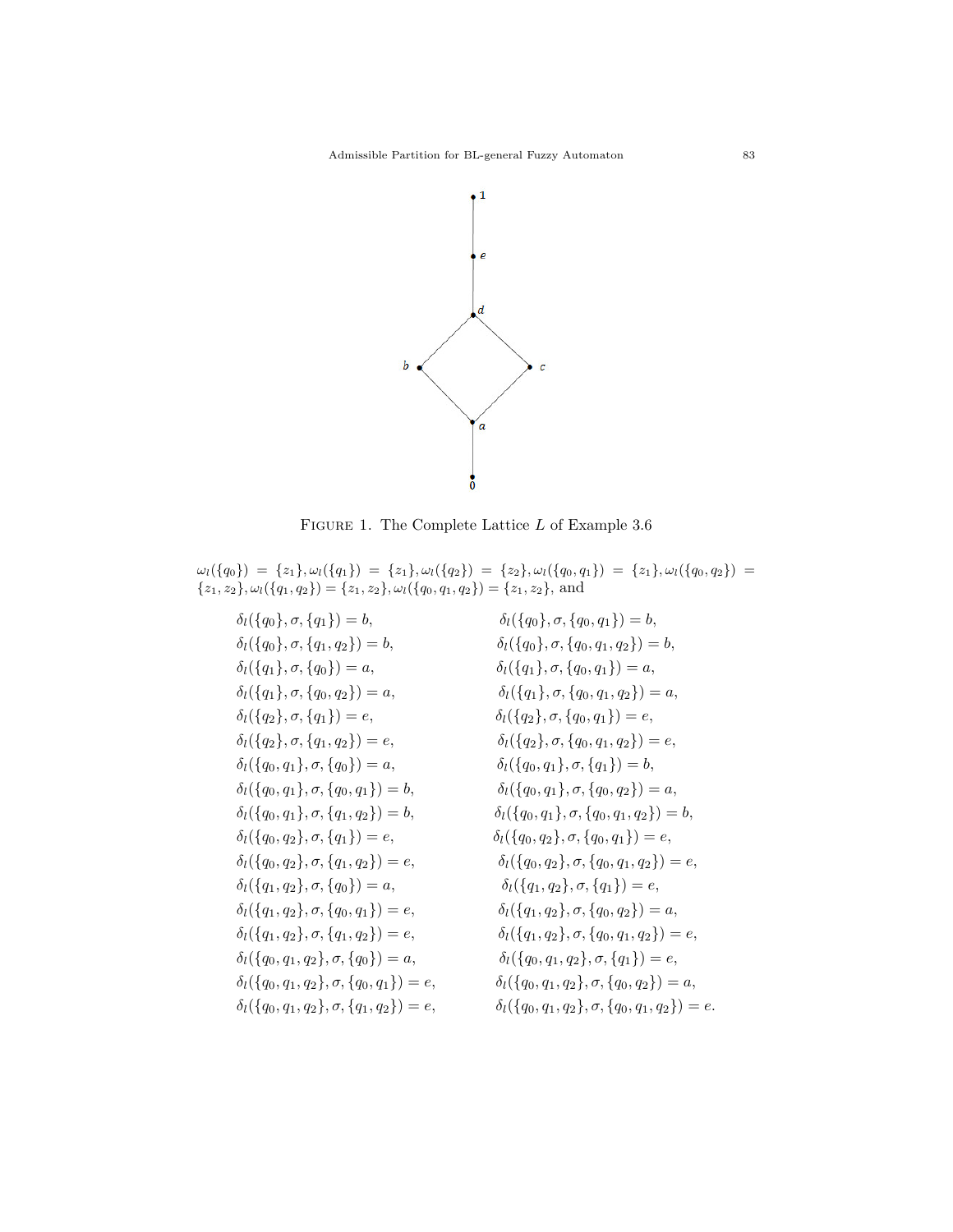By considering Definition 3.3, we obtain admissible partition on  $\overline{Q}$  as follow:

 $\pi = \{\{\{q_1\}\}, \{\{q_0\}, \{q_0, q_1\}\}, \{\{q_2\}, \{q_0, q_2\}, \{q_1, q_2\}, \{q_0, q_1, q_2\}\}\}.$ 

**Theorem 3.7.** Let  $\tilde{F}_l$  be a BL-GFA. Then every admissible partition H of  $\bar{Q}$  gives an admissible relation  $\sim$  on  $\overline{Q}$ .

*Proof.* Consider set of all equivalence classes of  $\sim$  is H. Let  $Q' \sim Q''$  and  $a \in X \cup Y$  $\{\Lambda\}, P' \in \bar{Q}$  and  $\tilde{\delta}_l((Q', \mu^{t_i}(Q')), a, P') > 0$ . Then there exists  $Q_{l_1} \in H$  such that  $Q', Q'' \in Q_{l_1}$ . By considering Definition 3.1, there exist  $P'' \in \bar{Q}$  and  $Q_{l_2} \in H$  such that  $\tilde{\delta}_l((Q'',\mu^{t_i}(Q'')), a, P'') \geq \tilde{\delta}_l((Q',\mu^{t_i}(Q')), a, P')$  and  $P', P'' \in Q_{l_2}$ . Therefore,  $P' \sim P''$ . Also, if  $Q' \sim Q''$ , then  $\omega_l(Q') = \omega_l(Q'')$ . Hence, the claim holds.

**Theorem 3.8.** Let  $\tilde{F}_l$  be a BL-GFA. Then the set of all equivalence classes of an admissible relation on  $\overline{Q}$  gives an admissible partition  $\overline{Q}$ .

Proof. Consider H is the set of all equivalence classes of the admissible relation. Let ~ be an admissible relation of  $\overline{Q}$ . Let  $Q', Q'' \in Q_{l_1}, Q_{l_1} \in H$ ,  $a \in X \cup$  $\{\Lambda\}, P' \in \bar{Q} \text{ and } \tilde{\delta}_l((Q', \mu^{t_i}(Q')), a, P') > 0.$  Since  $Q', Q'' \in Q_{l_1}$ , then  $Q' \sim Q''.$  By considering Definition 3.3, there exist  $P'' \in \bar{Q}$  such that  $\tilde{\delta}_l((Q'', \mu^{t_i}(Q'')), a, P'') \geq$  $\tilde{\delta}_l((Q',\mu^{t_i}(Q')),$ ,  $P')$  and  $P' \sim P''$ . Therefore,  $P',P'' \in Q_{l_2}$ , where  $Q_{l_2} \in H$ . If  $Q', Q'' \in Q_{l_1}, Q_{l_1} \in H$ , then  $\omega_l(Q') = \omega_l(Q'')$ . Hence, the claim holds.

Corollary 3.9. Let  $\tilde{F}_l$  be a BL-GFA. Then there exists a one-to-one corresponded between the set of admissible partition of  $\overline{Q}$  and the set of admissible relation.

*Proof.* It immediately follows follows Theorems 3.7 and 3.8.

$$
\overline{a}
$$

**Theorem 3.10.** Let  $\tilde{F}_l$  be a BL-GFA and  $\pi = \{H_l | l \in I\}$  be an admissible partition of  $\overline{Q}$  and  $l_1, l_2 \in I$ . Then for every  $Q', Q'' \in H_{l_1}$  and  $a \in X$  we have

$$
\vee \{ \tilde{\delta}_l((Q',\mu^{t_i}(Q')),a,P') \big| P' \in H_{l_2} \} = \vee \{ \tilde{\delta}_l((Q'',\mu^{t_i}(Q'')),a,P') \big| P' \in H_{l_2} \}.
$$

*Proof.* Let  $Q', Q'' \in H_{l_1}, a \in X$  and

$$
A = \vee \{ \tilde{\delta}_l((Q', \mu^{t_i}(Q')), a, P') \big| P' \in H_{l_2} \}, B = \vee \{ \tilde{\delta}_l((Q'', \mu^{t_i}(Q'')), a, P') \big| P' \in H_{l_2} \}.
$$

First, suppose that  $\tilde{\delta}_l((Q', \mu^{t_i}(Q')), a, P') > 0$ , for some  $P' \in \bar{Q}$ . Then by Definition 3.3 there exists  $P'' \in \overline{Q}$  such that  $\tilde{\delta}_l((Q'', \mu^{t_i}(Q'')), a, P'') \geq \tilde{\delta}_l((Q', \mu^{t_i}(Q')), a, P'),$ where  $P', P'' \in H_{l_2}$ . Therefore,  $B \geq A$ . Similarly,  $B \leq A$ . Also, by using Definition 3.3 we get that:  $\tilde{\delta}_l((Q', \mu^{t_i}(Q')), a, P') = 0$  if and only if  $\tilde{\delta}_l((Q'', \mu^{t_i}(Q'')), a, P') = 0$ , for every  $P' \in H_{l_2}$ . Then the proof is complete.

**Theorem 3.11.** Let  $\tilde{F}_l$  be a BL-GFA and  $\pi = \{H_l | l \in I\}$  be a partition of  $\bar{Q}$  and  $l_1, l_2 \in I$ . If for every  $Q', Q'' \in H_{l_1}$  and  $a \in X$  we have

$$
\forall \{\tilde{\delta}_{l}((Q',\mu^{t_i}(Q')),a,P')\big|P'\in H_{l_2}\}=\forall \{\tilde{\delta}_{l}((Q'',\mu^{t_i}(Q'')),a,P')\big|P'\in H_{l_2}\},\ (1)
$$

and  $\omega_l(Q') = \omega_l(Q'')$ , then  $\pi$  is an admissible partition of  $\overline{Q}$ .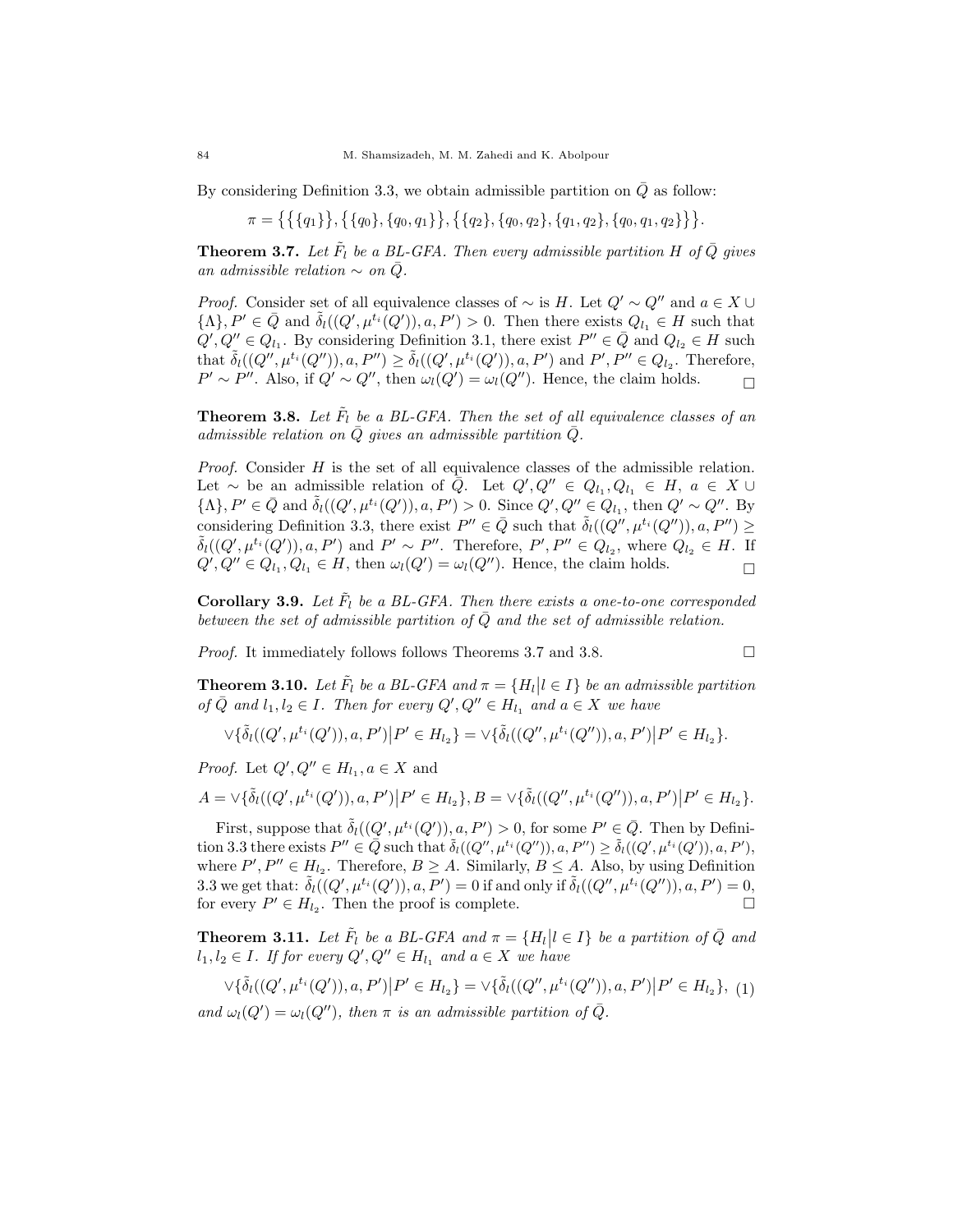*Proof.* Let  $a \in X, l_1 \in I, Q', Q'' \in Q_{l_1}$  and  $\tilde{\delta}_l((Q', \mu^{t_i}(Q')), a, P') > 0$ , where  $P' \in H_{l_2}$ . Then by considering (1), there exists  $P'' \in H_{l_2}$ , such that

$$
\begin{aligned} \tilde{\delta}_l((Q'',\mu^{t_i}(Q'')),a, P'') &= \vee \{ \tilde{\delta}_l((Q'',\mu^{t_i}(Q'')),a, P') \big| P' \in H_{l_2} \} \\ &\geq \tilde{\delta}_l((Q',\mu^{t_i}(Q')),a, P'), \end{aligned}
$$

and  $P'', P' \in H_{l_2}$ . Hence,  $\pi$  is an admissible partition of  $\overline{Q}$ .

**Definition 3.12.** Let  $\tilde{F}_{l}=(\bar{Q},X,(\{q_{0}\},\mu^{t_{0}}(\{q_{0}\})),\bar{Z},\omega_{l},\delta_{l},f_{l},\tilde{\delta}_{l},F_{1},F_{2})$  be a BL-GFA and  $\pi = \{H_l | l \in I\}$  be an admissible partition of  $\overline{Q}$ .

(1) Define  $\tilde{\delta}_{l\pi} : (\pi \times L) \times X \times \pi \to L$  by

$$
\tilde{\delta}_{l\pi}((H_{l_1},\mu^{t_i}(H_{l_1})),a,H_{l_2})=\vee \{\tilde{\delta}_l^*((Q',\mu^{t_i}(Q')),a,P')\big|P'\in H_{l_2}\},\
$$

- for every  $i \geq 0$ ,  $H_{l_1}$ ,  $H_{l_2} \in \pi$ ,  $a \in X \cup {\{\Lambda\}}$  and  $Q' \in H_{l_1}$ .
- (2) Define  $\omega_{l\pi}(H_l) = \cup \{\omega_l(Q') | Q' \in H_l\}$  and consider  $\tilde{R}_{\pi} = H_l$ , where  $\{q_0\} \in$  $H_l$ .
- (3) Consider  $\frac{\tilde{F}_l}{\tilde{F}_l}$  $\frac{F_l}{\pi} = (\pi, X, \tilde{R}_{\pi} = (H_l, \mu^{t_0}(H_l)), \bar{Z}, \omega_{l\pi}, \delta_{l\pi}, f_{l\pi}, \tilde{\delta}_{l\pi}, F_1, F_2).$

Corollary 3.13.  $\frac{\tilde{F}_{l}}{2}$  $\frac{\partial u}{\partial \pi}$  is a BL-GFA and is called the quotient BL-GFA with respect to  $\pi$ .

*Proof.* The proof is clear because  $\tilde{\delta}_{l\pi}$  and  $\omega_{l\pi}$  are well defined by Theorem 3.11 and Definition 3.3, respectively.

**Theorem 3.14.** Let  $\tilde{F}_l$  be a BL-GFA and  $\pi = \{H_l | l \in I\}$  be an admissible partition of  $\overline{Q}$ . Then for every  $Q' \in H_{l_1}$  and  $x \in X^*$  we have

$$
\tilde{\delta}^*_{l\pi}((H_{l_1},\mu^{t_0}(H_{l_1})),x,H_{l_2})=\vee \{\tilde{\delta}^*_l((Q',\mu^{t_0}(Q')),x,R')\big| R'\in H_{l_2}\}.
$$

*Proof.* Let  $H_{l_1}, H_{l_2} \in \pi$  and  $x \in X^*$ . We prove the claim by induction on  $|x| = n$ . For  $n = 1$ , the claim is clear by Definition 3.12. Now, let the claim holds for every  $y \in X^*$  such that  $|y| = n - 1, n \ge 1$ . Suppose that  $x = ya$ , where  $y \in X^*$ ,  $a \in$  $X, |y| = n - 1$  and  $n > 1$ . Then for every  $Q' \in H_{l_1}$  and  $S' \in H_k$  we have

$$
\tilde{\delta}_{l\pi}^{*}((H_{l_{1}},\mu^{t_{0}}(H_{l_{1}})),x,H_{l_{2}}) = \vee \{\tilde{\delta}_{l\pi}^{*}((H_{l_{1}},\mu^{t_{0}}(H_{l_{1}})),y,H_{k})
$$
\n
$$
\wedge \tilde{\delta}_{l\pi}((H_{k},\mu^{t_{0}+|y|}(H_{k})),a,H_{l_{2}})|H_{k} \in \pi\}
$$
\n
$$
= \bigvee \{\vee \{\tilde{\delta}_{l}^{*}((Q',\mu^{t_{0}}(Q')),y,R')|R' \in H_{k}\}
$$
\n
$$
\wedge \vee \{\tilde{\delta}_{l}((S',\mu^{t_{0}+|y|}(S')),a,P')|P' \in H_{l_{2}}\}H_{k} \in \pi\}
$$
\n
$$
\leq \bigvee \{\vee \{\tilde{\delta}_{l}^{*}((Q',\mu^{t_{0}}(Q')),y,R')|P' \in H_{l_{2}}\}H_{k} \in \pi\}
$$
\n
$$
\wedge \tilde{\delta}_{l}((R',\mu^{t_{0}+|y|}(R')),a,P')|P' \in H_{l_{2}},R' \in H_{k}\}H_{k} \in \pi\}
$$
\n
$$
= \vee \{\tilde{\delta}_{l}^{*}((Q',\mu^{t_{0}}(Q')),ya,P')|P' \in H_{l_{2}}\}.
$$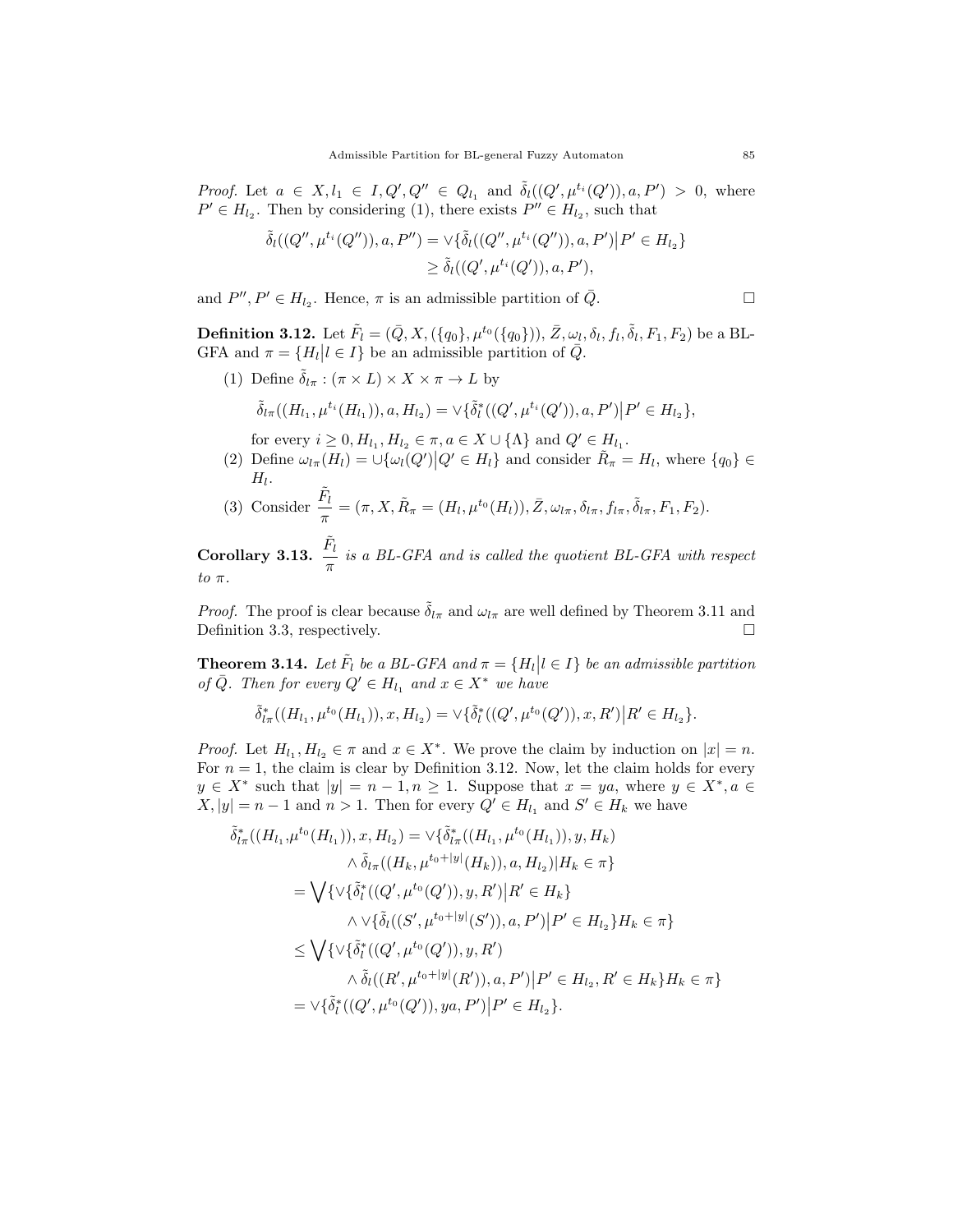Also, we have

$$
\tilde{\delta}_{l}^{*}((Q',\mu^{t_{0}}(Q')),x,P') = \tilde{\delta}_{l}^{*}((Q',\mu^{t_{0}}(Q')),ya,P')
$$
\n
$$
= \vee \{\tilde{\delta}_{l}^{*}((Q',\mu^{t_{0}}(Q')),y,R')
$$
\n
$$
\wedge \tilde{\delta}_{l}((R',\mu^{t_{0}+|y|}(R')),a,P')|R' \in \bar{Q}\}
$$
\n
$$
= \bigvee \{\vee \{\tilde{\delta}_{l}^{*}((Q',\mu^{t_{0}}(Q')),y,R')
$$
\n
$$
\wedge \tilde{\delta}_{l}((R',\mu^{t_{0}+|y|}(R')),a,P')|R' \in H_{k}\}H_{k} \in \pi\}
$$
\n
$$
\leq \bigvee \{\vee \{\tilde{\delta}_{l\pi}^{*}((H_{l_{1}},\mu^{t_{0}}(H_{l_{1}})),y,H_{k})
$$
\n
$$
\wedge \tilde{\delta}_{l\pi}((H_{k},\mu^{t_{0}+|y|}(H_{k})),a,H_{l_{2}})|R' \in H_{k}\}H_{k} \in \pi\}
$$
\n
$$
= \tilde{\delta}_{l\pi}^{*}((H_{l_{1}},\mu^{t_{0}}(H_{l_{1}})),ya,H_{l_{2}}).
$$

Hence, the claim holds.  $\square$ 

**Definition 3.15.** Let  $\tilde{F}_l$  be a BL-GFA and  $\pi = \{H_l | l \in I\}$  be an admissible partition of  $\overline{Q}$  and  $\pi_1$  be nontrivial. We say that  $\pi_1$  is maximal if for any admissible partition  $\pi_2$  of  $\overline{Q}$ ,  $\pi_1 \leq \pi_2 \leq {\overline{Q}}$ , implies that either  $\pi_2 = \pi_1$  or  $\pi_2 = {\overline{Q}}$ .

Example 3.16. Let  $(L, \wedge, \vee, 0, 1)$  be a complete lattice as in Figure 1. Let general fuzzy automaton  $\tilde{F} = (Q, X, \tilde{\delta}, \tilde{R}, Z, \omega, F_1, F_2)$  as follow:  $Q = \{q_0, q_1\} \tilde{R} =$  $\{(q_0, 1)\}, X = {\sigma_1, \sigma_2}, Z = {z}, \omega(q_0) = \omega(q_1) = z$  and

$$
\delta(q_0, \sigma_1, q_0) = a, \qquad \delta(q_0, \sigma_1, q_1) = b, \n\delta(q_1, \sigma_1, q_0) = d, \qquad \delta(q_1, \sigma_2, q_1) = e, \n\delta(q_1, \sigma_2, q_1) = e.
$$

Then by considering Definition 2.3, we have BL-general fuzzy automaton  $\tilde{F}_l$  =  $(\bar{Q}, X, (\{q_0\}, \mu^{t_0}(\{q_0\})), \bar{Z}, \omega_l, \delta_l, f_l, \tilde{\delta}_l, F_1, F_2), \text{ where } \bar{Q} = {\emptyset}, \{q_0\}, \{q_1\}, \{q_0, q_1\}\},$  $\bar{Z} = \{\emptyset, \{z\}\}, \omega_l(\{q_0\}) = \omega_l(\{q_1\}) = \omega_l(\{q_0, q_1\}) = \{z\}$  and

$$
\delta_l(\{q_0\}, \sigma_1, \{q_0\}) = a, \n\delta_l(\{q_0\}, \sigma_1, \{q_0, q_1\}) = b, \n\delta_l(\{q_0\}, \sigma_1, \{q_1\}) = b, \n\delta_l(\{q_1\}, \sigma_1, \{q_1\}) = e, \n\delta_l(\{q_1\}, \sigma_1, \{q_0\}) = d, \n\delta_l(\{q_0, q_1\}, \sigma_1, \{q_0\}) = d, \n\delta_l(\{q_0, q_1\}, \sigma_1, \{q_0, q_1\}) = e, \n\delta_l(\{q_0, q_1\}, \sigma_2, \{q_1\}) = e, \n\delta_l(\{q_1\}, \sigma_2, \{q_0\}) = d, \n\delta_l(\{q_1\}, \sigma_2, \{q_0\}) = d, \n\delta_l(\{q_1\}, \sigma_2, \{q_0\}) = d, \n\delta_l(\{q_1\}, \sigma_2, \{q_0, q_1\}) = e, \n\delta_l(\{q_0, q_1\}, \sigma_2, \{q_0\}) = d, \n\delta_l(\{q_0, q_1\}, \sigma_2, \{q_1\}) = e, \n\delta_l(\{q_0, q_1\}, \sigma_2, \{q_1\}) = e, \n\delta_l(\{q_0, q_1\}, \sigma_2, \{q_1\}) = e, \n\delta_l(\{q_0, q_1\}, \sigma_2, \{q_1\}) = e, \n\delta_l(\{q_0, q_1\}, \sigma_2, \{q_1\}) = e, \n\delta_l(\{q_0, q_1\}, \sigma_2, \{q_1\}) = e, \n\delta_l(\{q_0, q_1\}, \sigma_2, \{q_1\}) = e, \n\delta_l(\{q_0, q_1\}, \sigma_2, \{q_1\}) = e, \n\delta_l(\{q_0, q_1\}, \sigma_2, \{q_1\}) = e, \n\delta_l(\{q_0, q_1\}, \sigma_2, \{q_1\}) = e, \n\delta_l(\{q_0, q_1\}, \sigma_2, \{q_1\
$$

By considering Definition 3.3, we obtain admissible partition on  $\overline{Q}$  as follow:  $\pi =$  $\{\{\{q_0\}\},\{\{q_1\},\{q_0,q_1\}\}\}\$ . By Definition 3.15,  $\pi$  is maximal admissible partition.

**Definition 3.17.** Let  $\tilde{F}_l$  be a BL-GFA. We say that  $\tilde{F}_l$  is minimal if  $|\bar{Q}| > 1$  and for every admissible partition  $\pi$  of  $\overline{Q}$ , where  $1_{\overline{Q}} \leq \pi \leq {\overline{Q}}$ , we have either  $\pi = 1_{\overline{Q}}$ or  $\pi = {\overline{Q}}$ .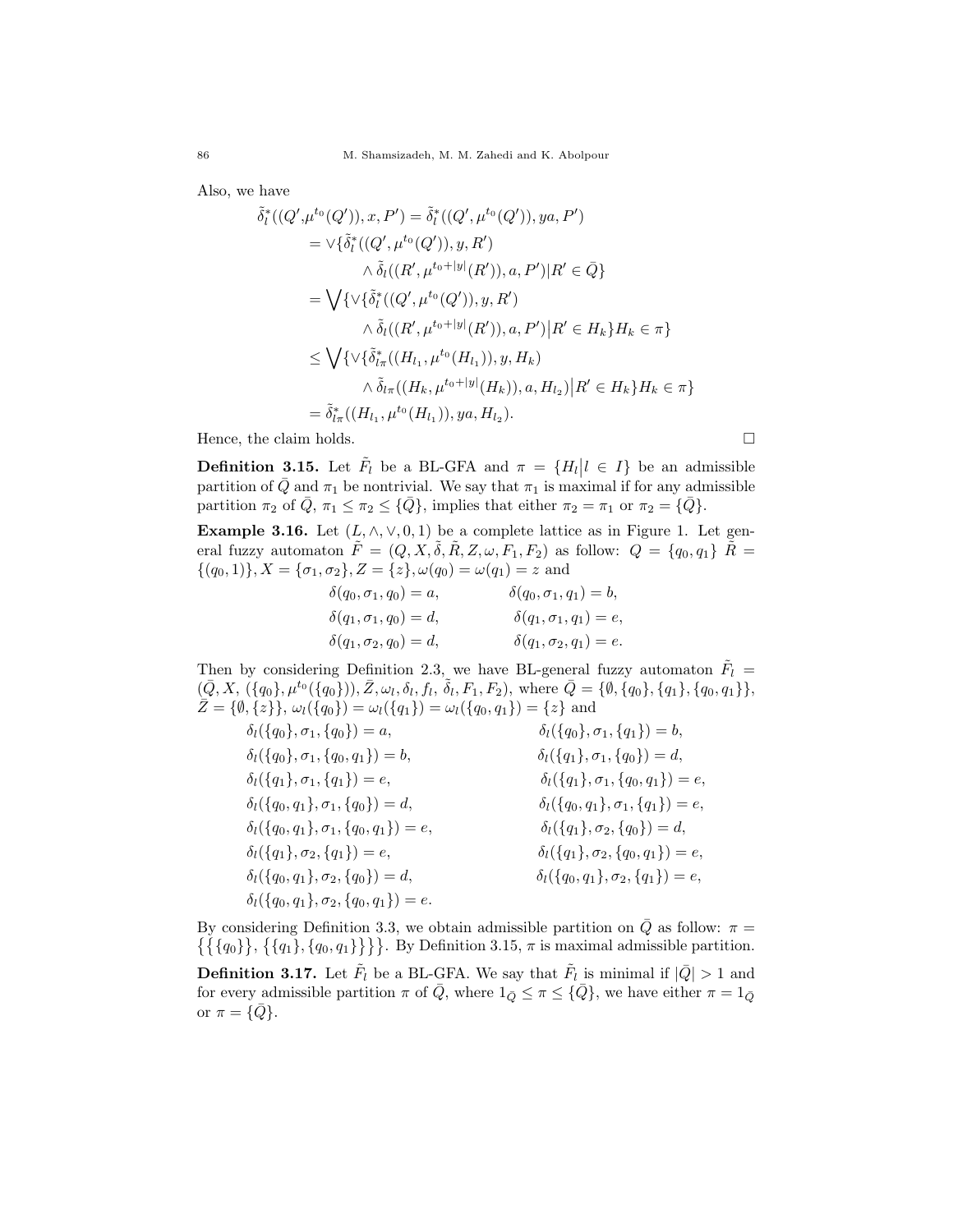**Theorem 3.18.** Let  $\tilde{F}_l$  be a BL-GFA and  $\pi = \{H_l | l \in I\}$  be an admissible partition of  $\bar{Q}$ . Then  $\pi$  is maximal if and only if  $\frac{\tilde{F}_{l}}{l}$  $\frac{1}{\pi}$  is minimal.

*Proof.* Let  $\pi$  ba a maximal admissible partition of Q. Then  $\pi \neq \{Q\}$  and  $\pi \neq 1_{\tilde{Q}}$ . Then  $|\pi| > 1$ . Let  $\bar{\pi}$  be an admissible partition of  $\pi$  and  $\bar{\pi} \neq 1_{\pi}$ . Then there exists  $\tau \subseteq \pi$  such that  $\tau \in \bar{\pi}$  and  $|\tau| > 1$ . Let  $\tau \neq \pi$ . without loss of generality, we may assume that  $\tau = \{H_1, H_2, ..., H_m\}$ , where  $1 < m < n$ . Now, suppose that  $\pi' = \{H_1 \cup ... \cup H_m, H_{m+1} \cup ... \cup H_n\}.$  Then  $\pi < \pi'$  and  $\pi'$  is a partition of  $\overline{Q}$ . Now, we show that  $\pi'$  is an admissible partition of  $\overline{Q}$ . Let  $Q', Q'' \in H_1 \cup ... \cup H_m$ , where  $Q' \in H_1$  and  $Q'' \in H_2$ . Suppose that  $\tilde{\delta}_l((Q'',\mu^{t_i}(Q'')), a, R) > 0$ , where  $R \in H_l$ . Then  $\tilde{\delta}_{l\pi}((H_2,\mu^{t_i}(H_2)),a,H_l) = \vee {\tilde{\delta}_l((Q'',\mu^{t_i}(Q'')),a,R)}R \in H_l$ . Since  $\bar{\pi}$  is an admissible partition, then there exists  $K \in \bar{\pi}$  such that  $\tilde{\delta}_{l\pi}((H_1, \mu^{t_i}(H_1)), a, K) \geq$  $\delta_{l\pi}((H_2,\mu^{t_i}(H_2)),a,H_l)$ , where K and  $H_l$  belong to the same element of  $\bar{\pi}$ . Therefore,

$$
\forall \{\tilde{\delta}_{l}((Q',\mu^{t_i}(Q')), a, R') | R' \in K\} \geq \forall \{\tilde{\delta}_{l}((Q'',\mu^{t_i}(Q'')), a, R) | R \in H_l\}.
$$

Hence, there exists  $R' \in K$  such that  $\tilde{\delta}_l((Q', \mu^{t_i}(Q')), a, R') \geq \tilde{\delta}_l((Q'', \mu^{t_i}(Q'')), a, R).$ Also, we have  $K \in \tau$  if and only if  $H_l \in \tau$ . If  $K, H_l \in \tau$ , then  $R, R' \in H_1 \cup ... H_m$ . So, if  $K, H_l \notin \tau$ , then  $R, R' \in H_{m+1} \cup ... H_n$ . Hence,  $\pi'$  is an admissible partition of  $\overline{Q}$ . Since  $\pi$  is maximal, it follows that  $\pi' = {\overline{Q}}$ , then  $\tau = {\overline{Q}}$ . This implies that  $\bar{\pi} = {\pi}$ . Then  $\frac{\tilde{F}_{l}}{l}$  $\frac{\tilde{F}_l}{\pi}$  is minimal. Conversely, suppose that  $\frac{\tilde{F}_l}{\pi}$  $\frac{\tau}{\pi}$  is minimal. Let  $\tau$  be an admissible partition of  $\bar{Q}$  such that  $\pi \leq \tau \leq \{\bar{Q}\}\$  and  $\pi \neq \tau$ . Suppose  $\tau = \{H_1 \cup ... \cup H_m, H_{m+1}, ..., H_n\}, 1 \leq m \leq n$ . Without loss of generality, suppose that  $\bar{\tau} = \{\{H_1, ..., H_m\}, \{H_{m+1}\}, ..., \{H_n\}\}\neq 1_{\pi}$ . Now, we show that  $\bar{\tau}$  is an admissible partition of  $\pi$ . Suppose that  $\tilde{\delta}_{l\pi}((H_1, \mu^{t_i}(H_1)), a, H_l) > 0$ , for some  $H_l \in \pi$ . Therefore,  $\forall \{\tilde{\delta}_l((Q',\mu^{t_i}(Q')), a, R) | R \in H_l\} > 0$ , where  $Q' \in H_1$ . Let there exists  $R \in H_l$  such that

$$
\tilde{\delta}_l((Q',\mu^{t_i}(Q')),a,R) = \vee \{ \tilde{\delta}_l((Q',\mu^{t_i}(Q')),a,R) | R \in H_l \} > 0.
$$

Since  $\tau$  is an admissible partition of  $\overline{Q}$ , then for every  $Q'' \in H_2$  there exists  $R' \in \overline{Q}$ such that  $\tilde{\delta}_l((Q'', \mu^{t_i}(Q'')), a, R') \geq \tilde{\delta}_l((Q', \mu^{t_i}(Q')), a, R)$  and  $R, R'$  are in the same element of  $\tau$ . If  $H_l \notin \{H_1, ..., H_m\}$ , then  $R, R' \in H_l$ 

$$
\tilde{\delta}_{l\pi}((H_2, \mu^{t_i}(H_2)), a, H_l) \ge \tilde{\delta}_l((Q'', \mu^{t_i}(Q'')), a, R')\ge \tilde{\delta}_l((Q', \mu^{t_i}(Q')), a, R)= \tilde{\delta}_{l\pi}((H_1, \mu^{t_i}(H_1)), a, H_l).
$$

If  $H_l \in \{H_1, ..., H_m\}$ , then  $R, R' \in H_1 \cup ... \cup H_m$ . Suppose that  $R' \in H_{l_1}, 1 \leq l_1 \leq m$ , then

$$
\tilde{\delta}_{l\pi}((H_2, \mu^{t_i}(H_2)), a, H_{l_1}) \ge \tilde{\delta}_l((Q'', \mu^{t_i}(Q'')), a, R')
$$
  
\n
$$
\ge \tilde{\delta}_l((Q', \mu^{t_i}(Q')), a, R)
$$
  
\n
$$
= \tilde{\delta}_{l\pi}((H_1, \mu^{t_i}(H_1)), a, H_l).
$$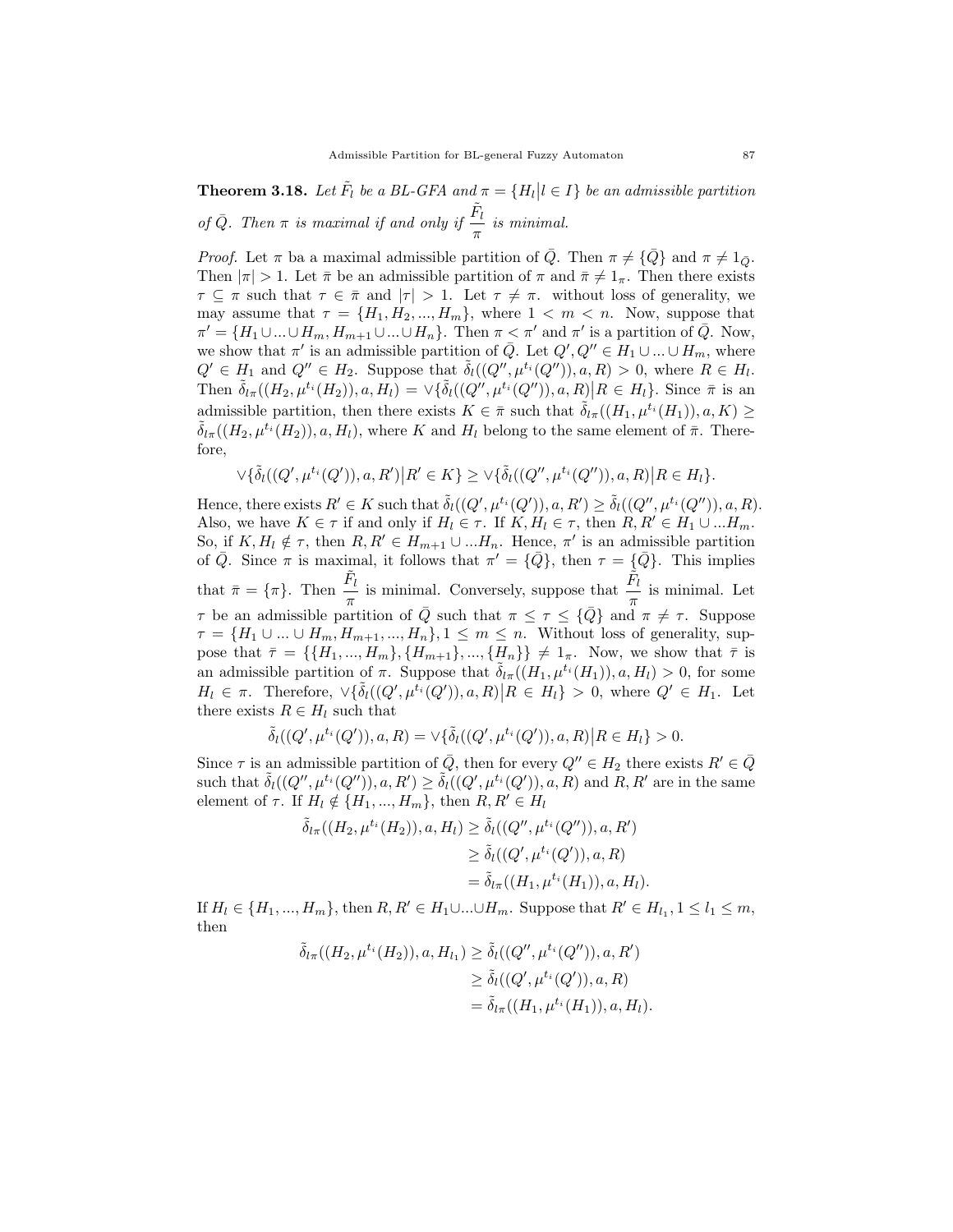Then  $\bar{\tau}$  is an admissible partition of  $\pi$ . Hence,  $\pi$  is maximal.

Example 3.19. Let BL-general fuzzy automaton as in Example 3.16. Then by Definition 3.15,  $\pi$  is the maximal admissible partition and by considering Theorem  $3.18,\, \frac{\tilde{F}_l}{\,}$  $\frac{\tau}{\pi}$  is a minimal quotient BL-GFA.

**Definition 3.20.** Let  $\tilde{F}_l$  be a BL-GFA. Then the behavior of  $\tilde{F}_l$  is the map  $\beta_{\tilde{F}_l} =$  $\omega_l \circ \rho : \mathcal{L}(\tilde{F}_l) \to \bar{Z}$ , where

$$
\mathcal{L}(\tilde{F}_l) = \{ x \in X^* | \tilde{\delta}_l^*((\{q_0\}, \mu^{t_0}(\{q_0\})), x, P) > 0, \text{for some } P \in \bar{Q} \}.
$$

**Theorem 3.21.** Let  $\tilde{F}_l$  be a BL-GFA and let  $\pi = \{H_l | l \in I\}$  be a maximal admissible partition of  $\overline{Q}$ . Then  $\beta_{\tilde{F}_l} = \beta_{\frac{\tilde{F}_l}{}}$ π

*Proof.* First, we show that  $\mathcal{L}(\tilde{F}_l) = \mathcal{L}(\frac{\tilde{F}_l}{r})$  $\frac{r_l}{\pi}$ ). Let  $x \in \mathcal{L}(\tilde{F}_l)$ . Then there exists  $P' \in \bar{Q}$  such that  $\tilde{\delta}_l((\{q_0\}, \mu^{t_0}(\{q_0\})), x, P') > 0$ . Since  $\pi$  is an admissible partition of  $\overline{Q}$ , then by Theorem 3.14 there are  $l_1, l_2 \in I$  such that  $\{q_0\} \in H_{l_1}, P' \in H_{l_2}$ and  $\tilde{\delta}_{l\pi}((H_{l_1}, \mu^{t_0}(H_{l_1})), x, H_{l_2}) > 0$ . Therefore,  $x \in \mathcal{L}(\frac{\tilde{F}_{l}}{\pi})$  $\frac{\mathbf{r}_l}{\pi}$ ). Now, suppose that  $x\in {\cal L}(\frac{\tilde{F}_l}{\sigma}$  $\frac{F_l}{\pi}$ ). Then there exist  $H_{l_1}, H_{l_2} \in \pi$  such that  $\tilde{\delta}_{l\pi}((H_{l_1}, \mu^{t_0}(H_{l_1})), x, H_{l_2}) > 0$ . So, by Theorem 3.14 there exists  $P' \in H_{l_2}$  such that  $\tilde{\delta}_l((\{q_0\}, \mu^{t_0}(\{q_0\})), x, P') > 0$ . Hence,  $x \in \mathcal{L}(\tilde{F}_l)$ . Now, let  $\rho_1$  and  $\rho_2$  be the run maps of  $\tilde{F}_l$  and  $\frac{\tilde{F}_l}{r}$  $\frac{\tau_i}{\pi}$ , respectively. It is obvious that  $\rho_1(x) \subseteq \rho_2(x)$ , for every  $x \in \mathcal{L}(\tilde{F}_l) = \mathcal{L}(\frac{\tilde{F}_l}{\ldots})$  $\frac{\Gamma_l}{\pi}$ ). Now, let  $Q' = \rho_1(x) \subseteq$  $\rho_2(x) = H_l$ . By Definition 3.3 we have  $\omega_l(Q') = \omega_l(H_l)$ . Hence,  $\beta_{\tilde{F}_l} = \beta_{\frac{\tilde{F}_l}{\pi}}$ .

**Example 3.22.** Let BL-general fuzzy automaton as in Example 3.16. For  $\sigma_1 \in X$ we have  $\beta(\sigma_1) = \omega_l(\rho(\sigma_1)) = \{z\}$ , where  $\rho(\sigma_1) = f_l(\{q_0\}, \sigma_1) = \{q_0, q_1\}$  and  $\omega_l(\lbrace q_0, q_1 \rbrace) = \lbrace z \rbrace$ . Also, for every  $\sigma_1^n \in X^*, n \ge 1$  we have  $\beta(x) = \lbrace z \rbrace$ .

#### 4. Conclusion

We show that a given admissible partition of states of a BL-general fuzzy automaton is maximal if and only if the quotient of the BL-general fuzzy automaton is minimal. Also, by considering the notion of admissible partition we obtain a minimal quotient BL-general fuzzy automaton. Finally, the Authors have shown that any quotient of a given BL-general fuzzy automaton and the BL-general fuzzy automaton itself have the same behavior.

Acknowledgements.The authors thank the Iran National Science Foundation: INSF for financial support.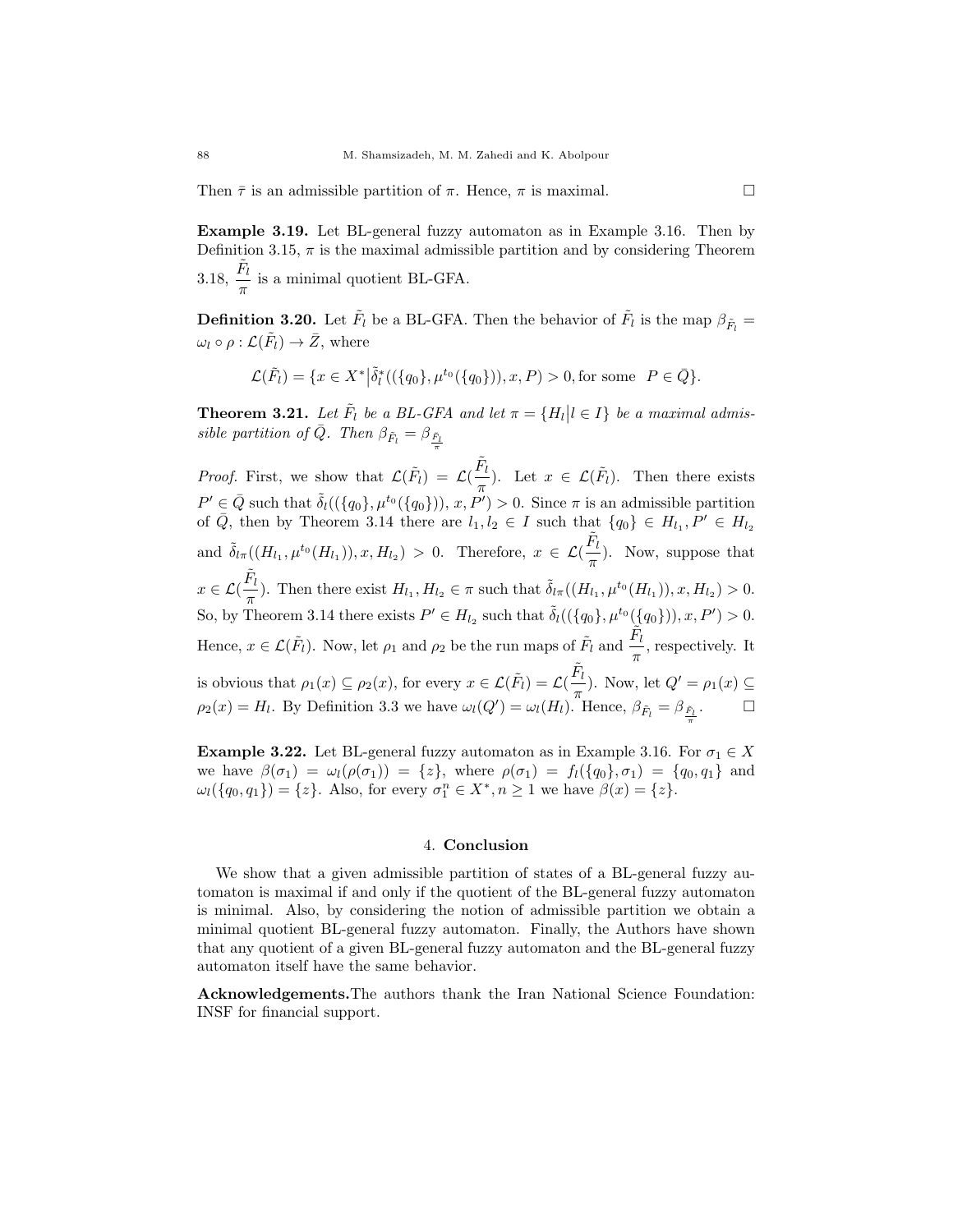#### **REFERENCES**

- [1] K. Abolpour and M . M. Zahedi, Isomorphism between two BL-general fuzzy automata, Soft Computing, 16 (2012), 729-736.
- [2] W. Deng and D. W. Qiu, Supervisory control of fuzzy discrete event systems for simulation equivalence, IEEE Transactions on Fuzzy Systems, 23 (2015), 178-192.
- [3] M. Doostfatemeh and S. C. Kremer, New directions in fuzzy automata, International Journal of Approximate Reasoning, 38 (2005), 175-214.
- [4] C. L. Giles, C. W. Omlin and K. K. Thornber, *Equivalence in knowledge representation*: automata, recurrent neural networks, and dynamical fuzzy systems, Proceedings of IEEE, 87 (1999), 1623-1640.
- [5] M. M. Gupta, G. N. Saridis and B. R. Gaines, Fuzzy Automata and Decision Processes, North Holland, New York, (1977), 111-175.
- [6] P. H´ajek, Metamathematics of Fuzzy Logic, Trends in Logic, 4, Kluwer, Dordercht, 1998.
- [7] E. T. Lee and L. A. Zadeh, Note on fuzzy languages, Information Sciences, 1 (1969), 421-434. L. Li and D. Qiu, On the state minimization of fuzzy automata, IEEE Transactions on Fuzzy
- Systems, 23 (2015), 434-443.
- [9] D. S. Malik and J. N. Mordeson, Fuzzy Automata and Languages, Theory and Applications, Chapman Hall, CRC Boca Raton, London, New York, Washington DC, 2002.
- [10] D. S. Malik and J. N. Mordeson, Fuzzy Discrete Structures, Physica-Verlag, New York, (2000), London, 2002.
- [11] C. W. Omlin, K. K. Thornber and C. L. Giles, Fuzzy finite-state automata can be deterministically encoded in recurrent neural networks, IEEE Transactions on Fuzzy Systems, 5 (1998), 76-89.
- [12] W. Pedrycz and A. Gacek, Learning of fuzzy automata, International Journal of Computational Intelligence and Applications, 1 (2001), 19-33.
- [13] K. Peeva, Behavior, reduction and minimization of finite L-automata, Fuzzy Sets and Systems, 28 (1988), 171-181.
- [14] K. Peeva, Equivalence, reduction and minimization of finite automata over semirings, Theoretical Computer Science, 88 (1991), 269-285.
- [15] D. Qiu, Automata theory based on complete residuated lattice-valued logic, Science in China Series: Information Sciences, 44 (2001), 419-429.
- [16] D. Qiu, Automata theory based on complete residuated lattice-valued logic (II), Science in China Series F: Information Sciences, 45 (2002), 442-452.
- [17] D. Qiu, Characterizations of fuzzy finite automata, Fuzzy Sets and Systems, 141 (2004), 391-414.
- [18] D. Qiu, Pumping lemma in automata theory based on complete residuated lattice-valued logic: A not, Fuzzy Sets and Systems, 157 (2006), 2128-2138.
- [19] D. Qiu, Supervisory control of fuzzy discrete event systems: a formal approach, IEEE Transactions on Systems, Man and CyberneticsPart B, 35 (2005), 72-88.
- [20] M. Shamsizadeh and M. M. Zahedi and K. Abolpour, *Bisimulation for BL-general fuzzy* automata, Iranian Journal of Fuzzy Systems,  $13(4)$  (2016), 35-50.
- [21] V. Topencharov and K. Peeva, Equivalence, reduction and minimization of finite fuzzy automata, Journal of Mathematical Analysis and Applications, 84 (1981), 270-281.
- [22] W. Wechler, The Concept of Fuzziness in Automata and Language Theory, Akademie-Verlag, Berlin, 1978.
- [23] W. G. Wee, On Generalization of Adaptive Algorithm and Application of the Fuzzy Sets Concept to Pattern Classification, Ph.D. Thesis, Purdue University, Lafayette, IN, 1967.
- [24] W. G. Wee and K. S. Fu, A formulation of fuzzy automata and its application as a model of learning systems, IEEE Transactions on Systems, Man and Cybernetics, 5 (1969), 215-223.
- [25] L. Wu and D. Qiu, Automata theory based on complete residuated lattice-valued logic: Reduction and minimization, Fuzzy Sets and Systems, 161 (2010), 1635-1656.
- [26] H. Xing and D. W. Qiu, Automata theory based on complete residuated lattice-valued logic: A categorical approach, Fuzzy Sets and Systems, 160 (2009), 2416-2428.